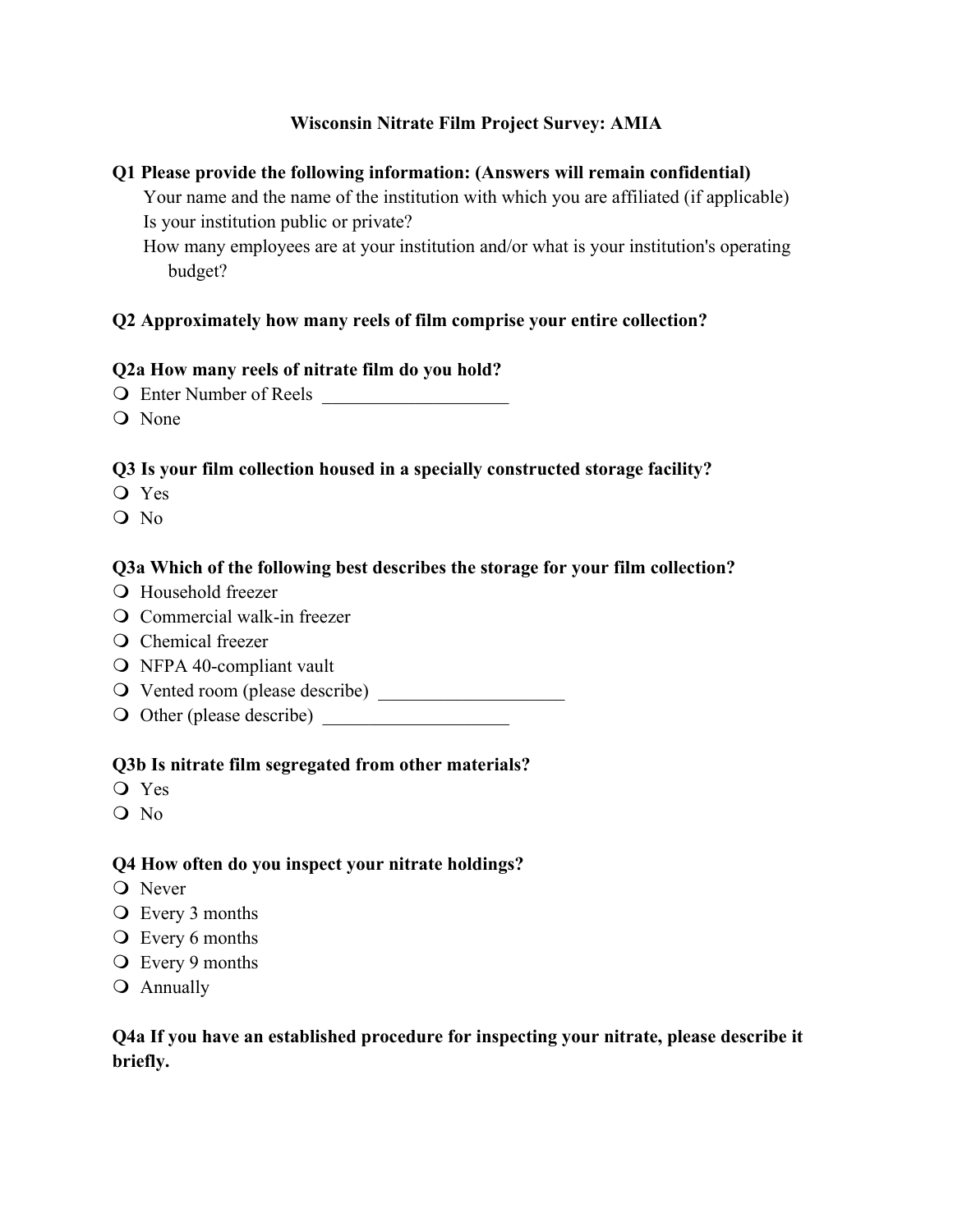## **Q5 In your handling of nitrate, do you consult and are you influenced by the guidelines for any of the following regulatory organizations (please select all that apply):**

- $\Box$  NFPA 40 (storage and playback)
- $\Box$  OSHA (employee health/respiratory safety, mandated training)
- $\Box$  IATA & DOT (shipping)
- $\Box$  EPA (disposal)
- $\Box$  International / Non-American organizations

### **Q6 Please rank the following in terms of what you understand to be the most important conditions for minimizing risk and maximizing preservation for nitrate film:**

- \_\_\_\_\_\_ Temperature control
- Relative humidity control
- \_\_\_\_\_\_ Use of vented cans
- Dedicated vault storage
- Proper projection & handling

## **Q6a Which of the following categories for minimizing risk and maximizing the preservation of nitrate film is your facility able to meet? (please select all that apply)**

- $\Box$  Temperature control
- $\Box$  Relative humidity control
- $\Box$  Use of vented cans
- $\Box$  Dedicated vault storage
- $\Box$  Proper projection & handling
- $\Box$  None

### **Q7 Do you have the occasion to transport nitrate film?**

- O Yes
- $\overline{O}$  No

## **Q7a Have you been trained in the packaging and shipping of nitrate?**

- O Yes
- $O$  No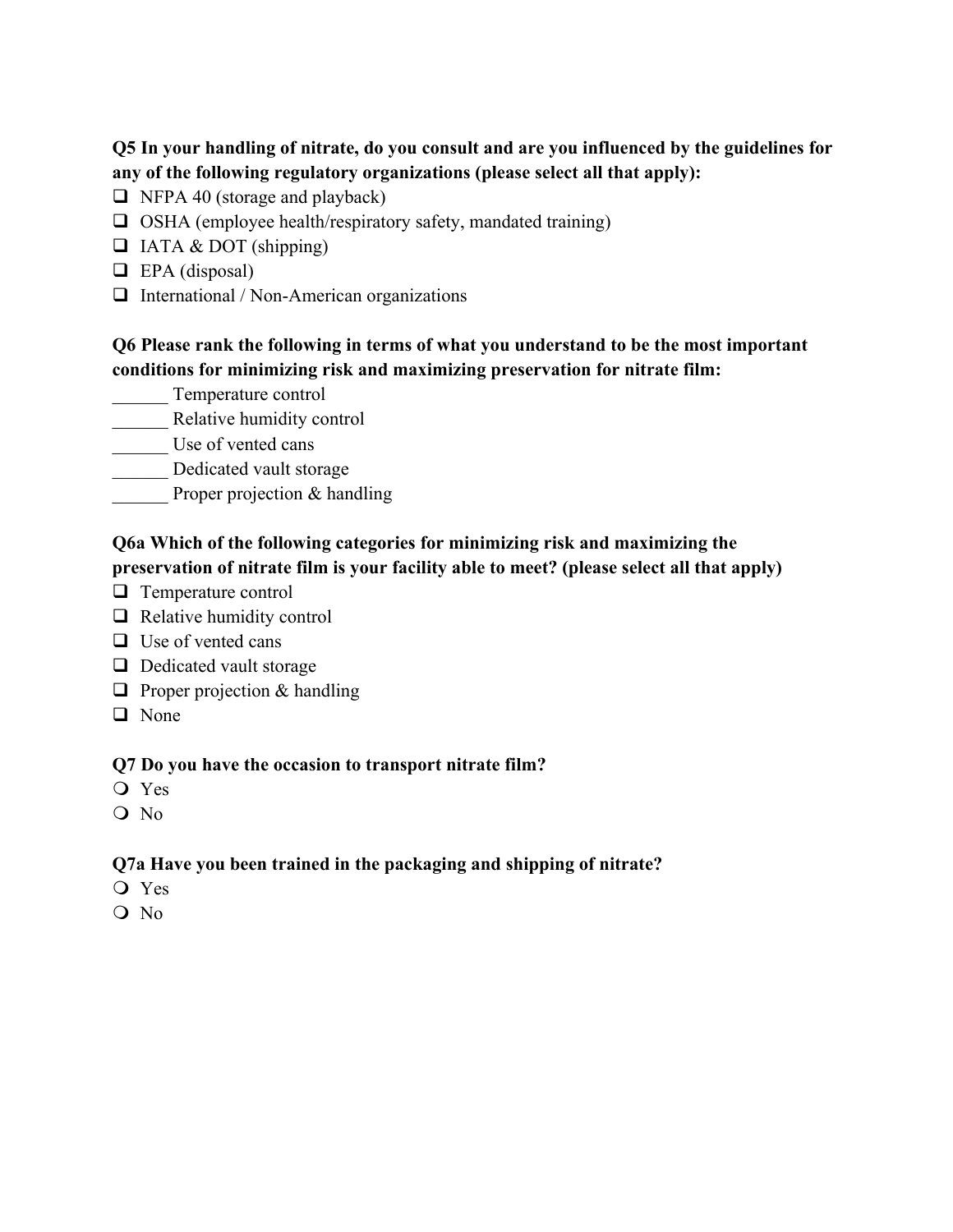## **Q7b What has prevented you from receiving training and certification? (please select all that apply)**

- $\Box$  Money
- $\Box$  Time
- $\Box$  Availability
- $\Box$  Lack of institutional support
- " Other \_\_\_\_\_\_\_\_\_\_\_\_\_\_\_\_\_\_\_\_

## **Q8 Has the perception of nitrate film as dangerous or the difficulty of dealing with regulations caused you to not accept or deaccession nitrate film in good condition?**

- O Yes
- O No

# **Q9 How have you learned about nitrate? (please check all that apply)**

- $\Box$  University-level education or training
- $\Box$  On-the-Job training
- $\Box$  Workshops
- $\Box$  Conferences
- $\Box$  Books or articles
- $\Box$  Listserv discussions
- $\Box$  Casual conversation with others

|                                                                           | Not confident<br>at all $(1)$ | A little<br>confident $(2)$ | Somewhat<br>confident $(3)$ | Confident $\overline{(4)}$ | Very<br>confident (5) |
|---------------------------------------------------------------------------|-------------------------------|-----------------------------|-----------------------------|----------------------------|-----------------------|
| How<br>confident do<br>you feel<br>about your<br>knowledge of<br>nitrate? |                               | $\cup$                      |                             |                            |                       |

## **Q10 Have you had any direct experience with nitrate fires?**

- ! Yes
- O No

**Q10a Please briefly describe your experience with nitrate fires.**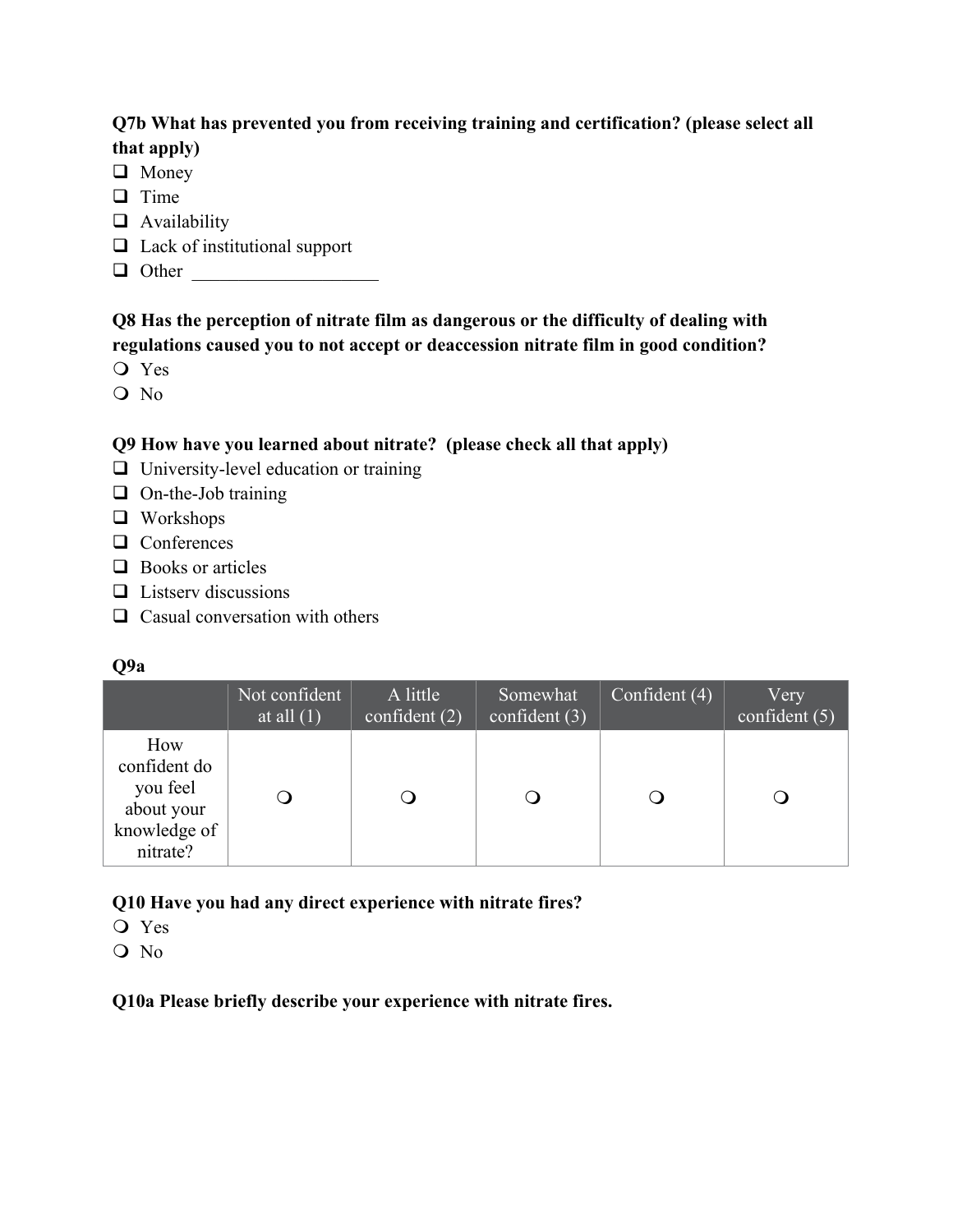**Q11 Have any nitrate films in your collection noticeably deteriorated over time?** O Yes O No

**Q11a What steps did you take upon noticing the deterioration of nitrate?**

**Q11b To what do you attribute the lack of noticeable deterioration of your nitrate collection?**

**Q13 What kind of knowledge would be most useful to convert into practice? What information would be helpful to you in your storage and handling of nitrate? (Optional)**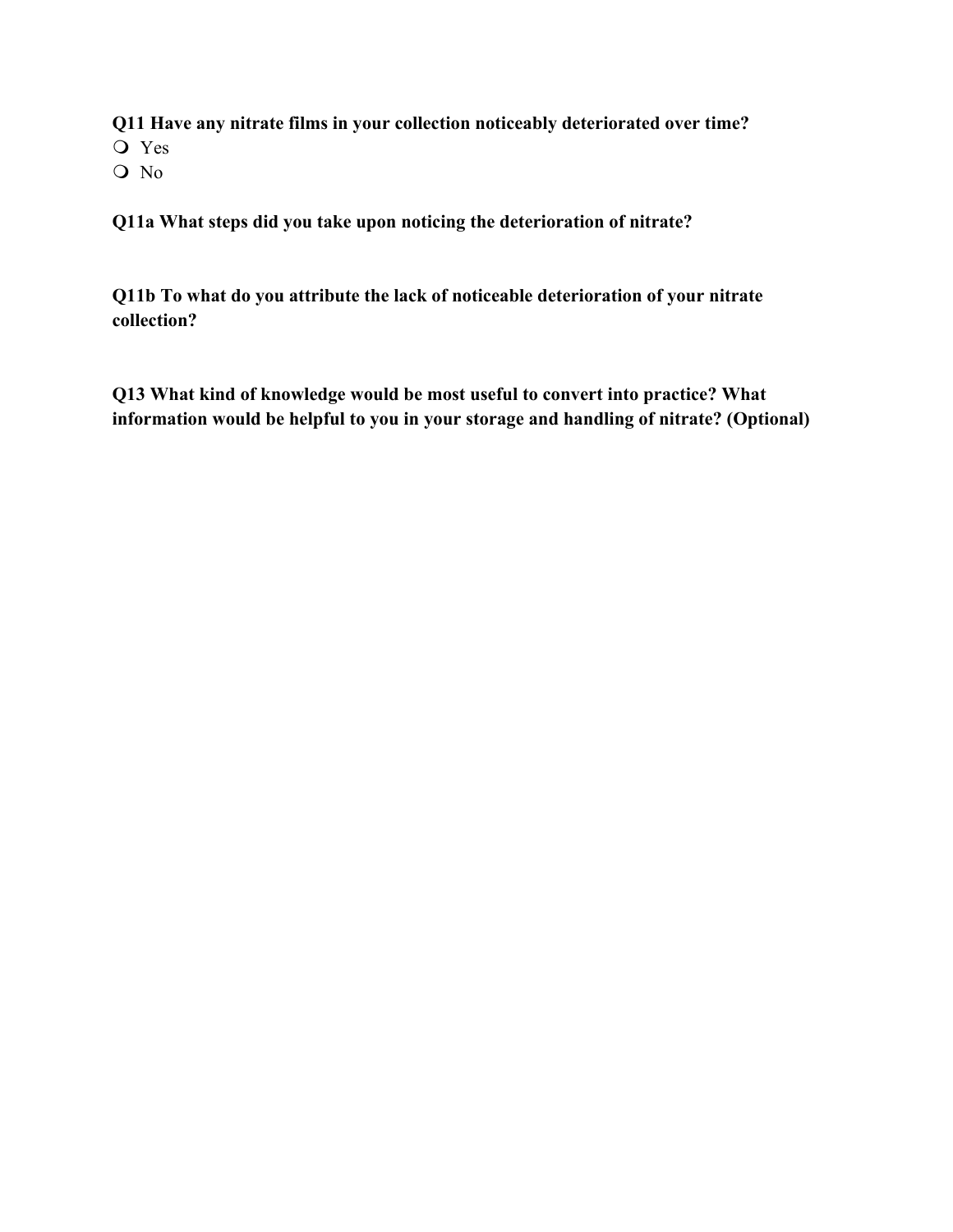#### **Wisconsin Nitrate Film Project Survey: CoSA**

**Q1 Your name and the name of the institution with which you are affiliated.**

**Q2 Total number of current employees who have as all or part of their responsibility nitrate film in all formats (flat, moving image, photo)**

**Q3 How many estimated number of reels of nitrate motion picture film do you hold?**

- $\bigcirc$  Enter Number of Reels
- O None

## **Q4 How many estimated cubic feet or number of nitrate flat/still/sheet negatives do you own?**

O Enter Number of Cubic Feet

O None

### **Q5 Is your film collection housed in a specially constructed storage facility?**

- O Yes
- O No

### **Q6 Which of the following best describes the storage for your film collection?**

- $\Box$  Household freezer
- $\Box$  Commercial freezer
- $\Box$  Commercial walk-in freezer
- $\Box$  Chemical Freezer
- $\Box$  NFPA 40-compliant vault
- $\Box$  NFPA 40-compliant cabinet
- T Vented room (please describe)
- $\Box$  Other (please specify)

### **Q7 Is nitrate film segregated from other materials?**

- O Yes
- O No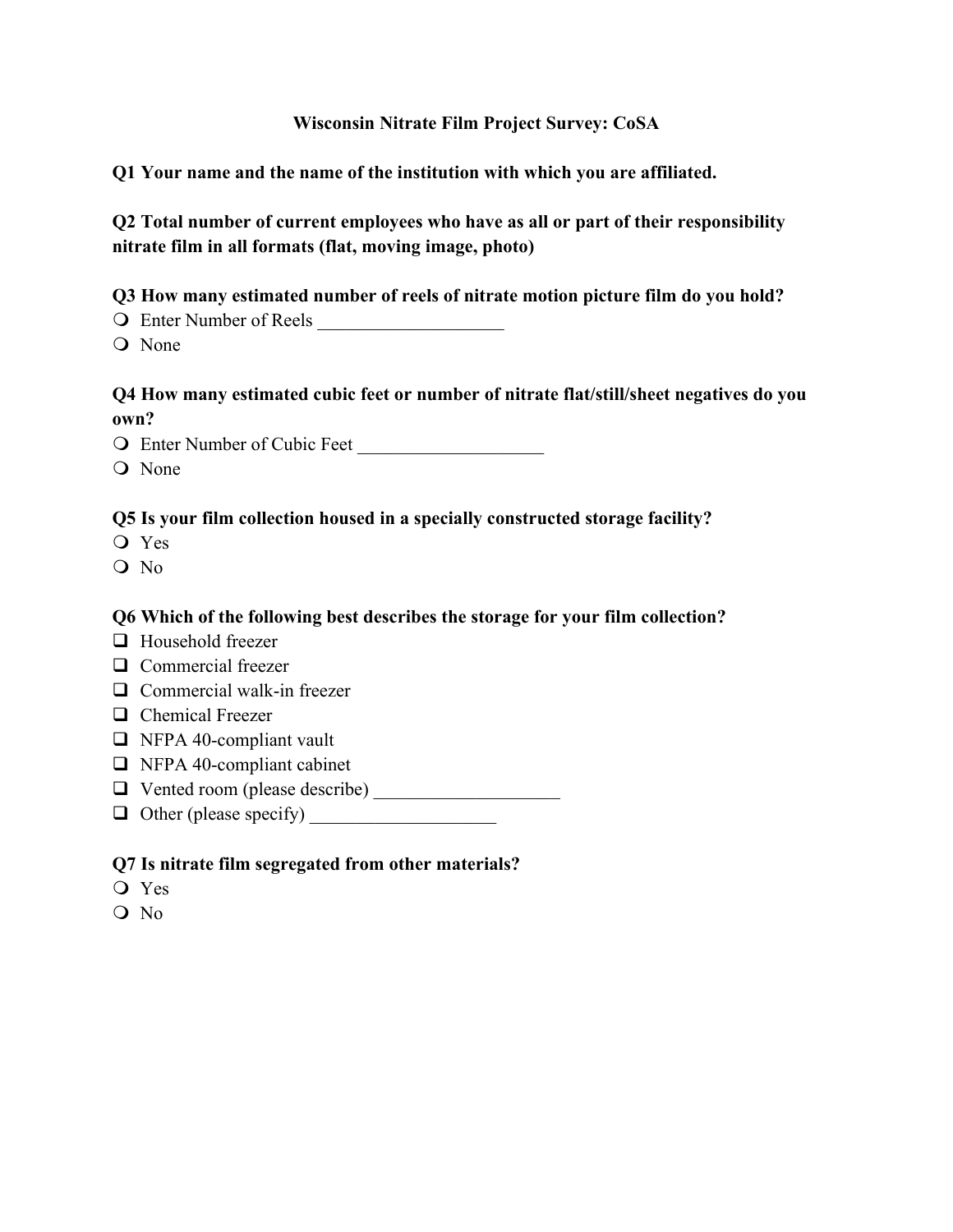## **Q8 How often do you physically inspect your nitrate holdings?**

- O Never
- O Every 3 months
- O Every 6 months
- O Every 9 months
- **O** Annually

**Q9 If you have an established procedure for inspecting your nitrate, please describe it briefly.**

## **Q10 In your handling of nitrate, do you consult and are you influenced by the guidelines for any of the following regulatory organizations (please select all that apply):**

- $\Box$  NFPA 40 (storage and playback)
- $\Box$  OSHA (employee health/respiratory safety, mandated training)
- $\Box$  IATA & DOT (shipping)
- $\Box$  EPA (disposal)
- $\Box$  International / Non-American organizations

**Q11 Please rank on a scale of 1-5 the following in terms of what you understand to be the most important conditions for minimizing risk and maximizing preservation for nitrate film:**

- \_\_\_\_\_\_ Temperature control
- \_\_\_\_\_\_ Relative humidity control
- Use of vented cans
- \_\_\_\_\_\_ Dedicated vault storage
- Proper projection & handling

**Q12 Which of the following categories for minimizing risk and maximizing the preservation of nitrate film is your facility able to meet? (please select all that apply)**

- $\Box$  Temperature control
- $\Box$  Relative humidity control
- $\Box$  Use of vented cans
- $\Box$  Dedicated vault storage
- $\Box$  Proper projection & handling
- $\Box$  None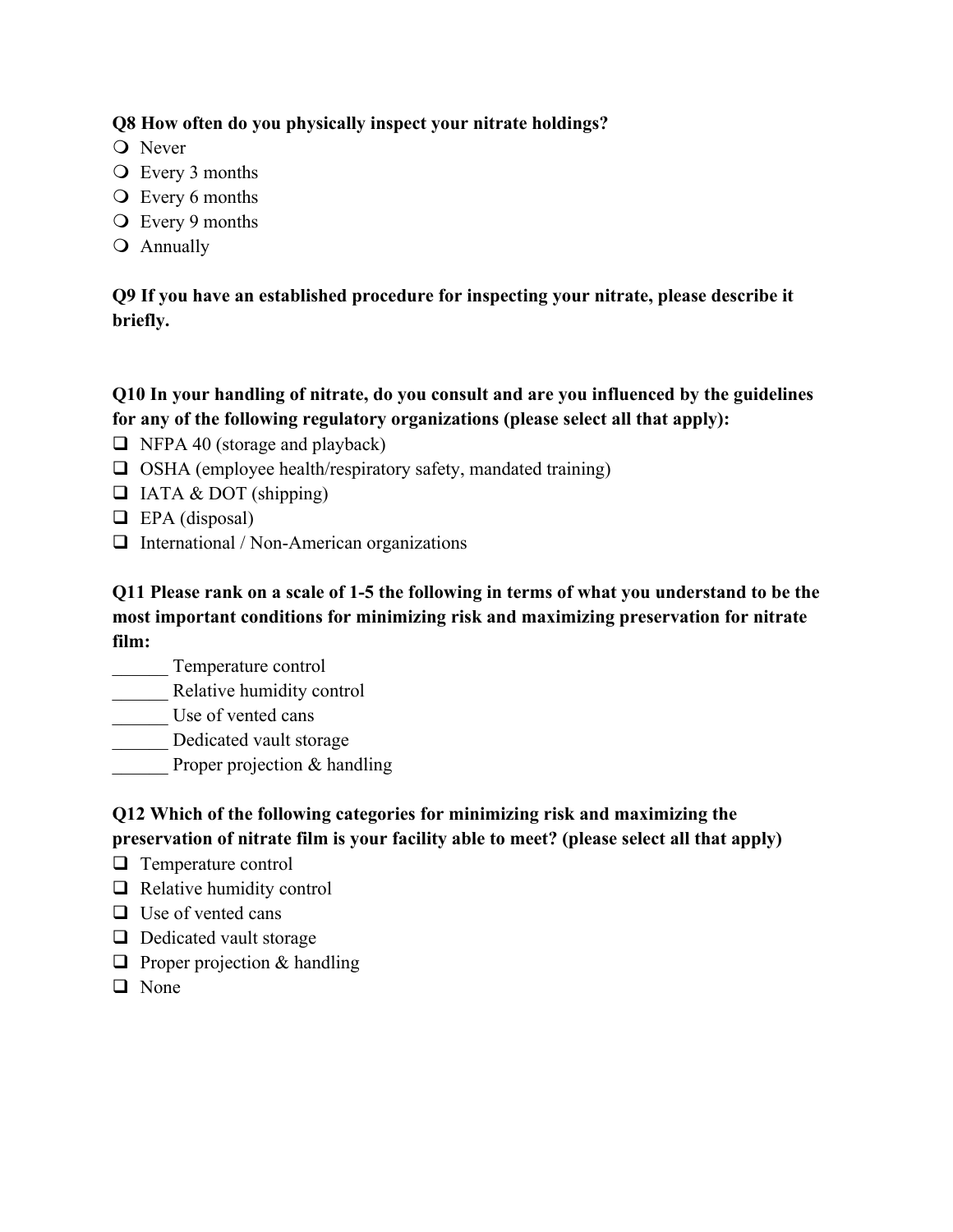### **Q13 Do you have the occasion to transport nitrate film?**

- ! Yes
- O No

### **Q14 Have you been trained in the packaging and shipping of nitrate?**

- ! Yes
- $O$  No

## **Q15 What has prevented you from receiving training and certification? (please select all that apply)**

- $\Box$  Money
- $\Box$  Time
- $\Box$  Availability
- $\Box$  Lack of institutional support
- $\Box$  Other

# **Q16 Has the perception of nitrate film as dangerous or the difficulty of dealing with regulations caused you to not accept or deaccession nitrate film in good condition?**

- ! Yes
- O No

## **Q17 How have you learned about nitrate? (please check all that apply)**

- $\Box$  University-level education or training
- $\Box$  On-the-Job training
- $\Box$  Workshops
- $\Box$  Conferences
- $\Box$  Books or articles
- $\Box$  Listserv discussions
- $\Box$  Casual conversation with peers

### **Q18**

|                                                                           | Not confident<br>at all $(1)$ | A little<br>confident $(2)$ | Somewhat<br>confident $(3)$ | Confident $(4)$ | Very<br>confident (5) |
|---------------------------------------------------------------------------|-------------------------------|-----------------------------|-----------------------------|-----------------|-----------------------|
| How<br>confident do<br>you feel<br>about your<br>knowledge of<br>nitrate? |                               |                             |                             |                 |                       |